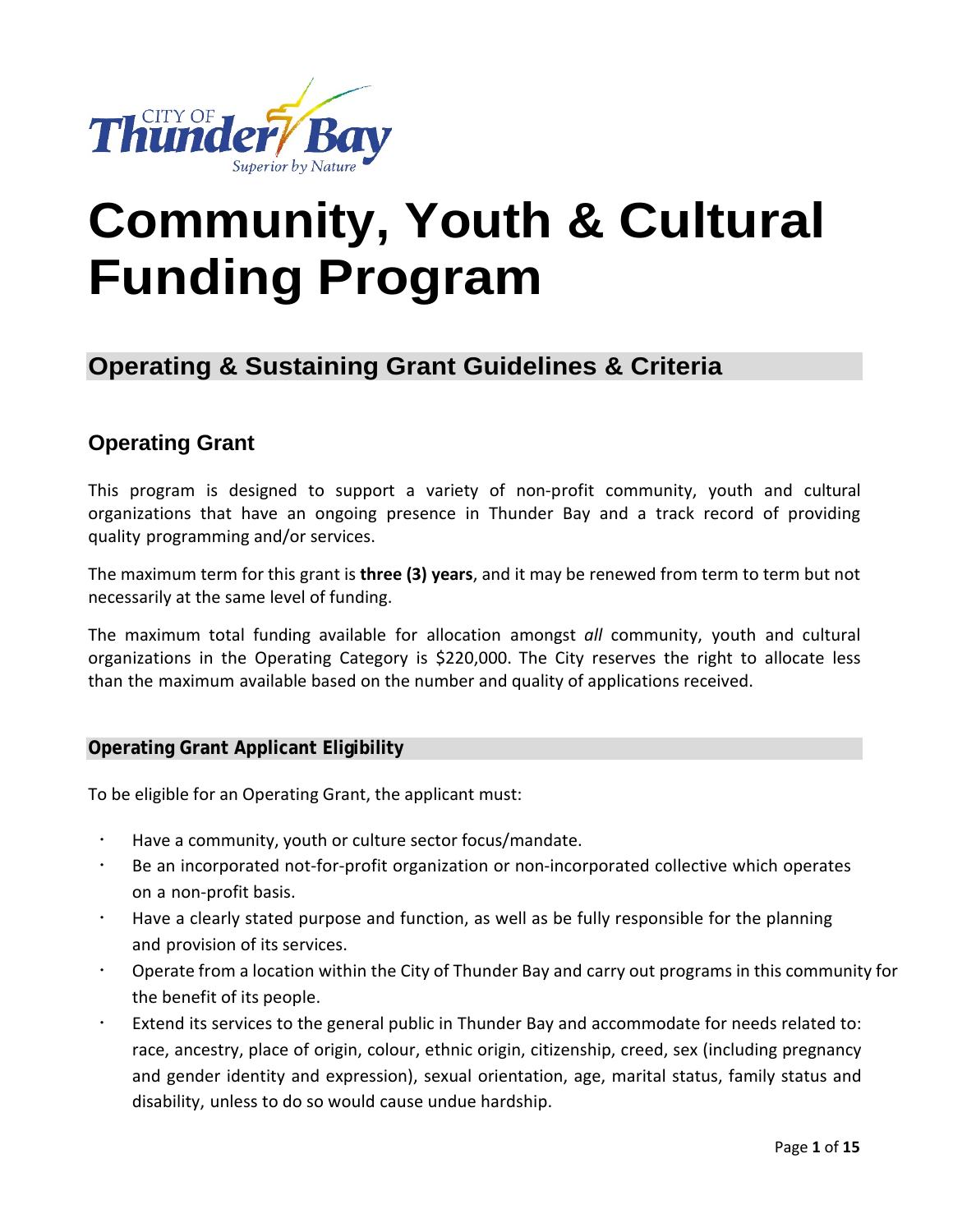- Have an independent and active governing board composed of volunteers, as well as a considerable volunteer component.
- Demonstrate need for the requested funding and provide evidence that funds are confirmed/projected from a variety of other sources, e.g. donations/sponsorships, user fees, other government sources.

Eligible expenses include the costs incurred to deliver the organization's programs and services, such as:

- Employee compensation and development.
- The space in which the organization operates (rent, insurance, utilities, maintenance, etc.).
- Non-capital program and office equipment and supplies necessary for the on-going operation and development of the organization.
- Fees (legal, accounting, etc.).
- Marketing.

Ineligible expenses:

Equipment for personal use by individual members of the organization (e.g. uniform/costume), or equipment which becomes part of the physical plant/structure (workstations, storage units, lighting, etc.).

An application may NOT be considered if:

- The organization receives 80% or more of its funding from other government sources.<sup>[1](#page-1-0)</sup>
- The organization possesses an operating surplus in excess of three (3) months of operating expenses.<sup>[2](#page-1-1)</sup>
- The organization acts in the capacity of a funding body for, or makes grants to, any other group or organization that is eligible for funding through this program.
- The request includes capital or deficit funding.
- The applicant is in default to the City due to failure to account satisfactorily for previous grants, or to refund grant overpayments.
- The organization's programs/services primarily benefit organization members as opposed to the general public, e.g. clubs, professional associations.

*If the organization receives more than 80% funding from government sources, please submit documentation that details the source and purpose of this funding, along with evidence of how the operations/activities fall outside the organization's government-mandated programming.*

<span id="page-1-1"></span><sup>2</sup> *Organizational surpluses and reserves will be examined. When a surplus in excess of three (3) months of operating expenses exists, the organization will be given the opportunity to justify.*

<span id="page-1-0"></span><sup>1</sup> *An application may not be considered if the operations/activities fall within the mandate for which the organization receives core funding from provincial and/or federal government funding sources and/or duplicates services already provided in the City.*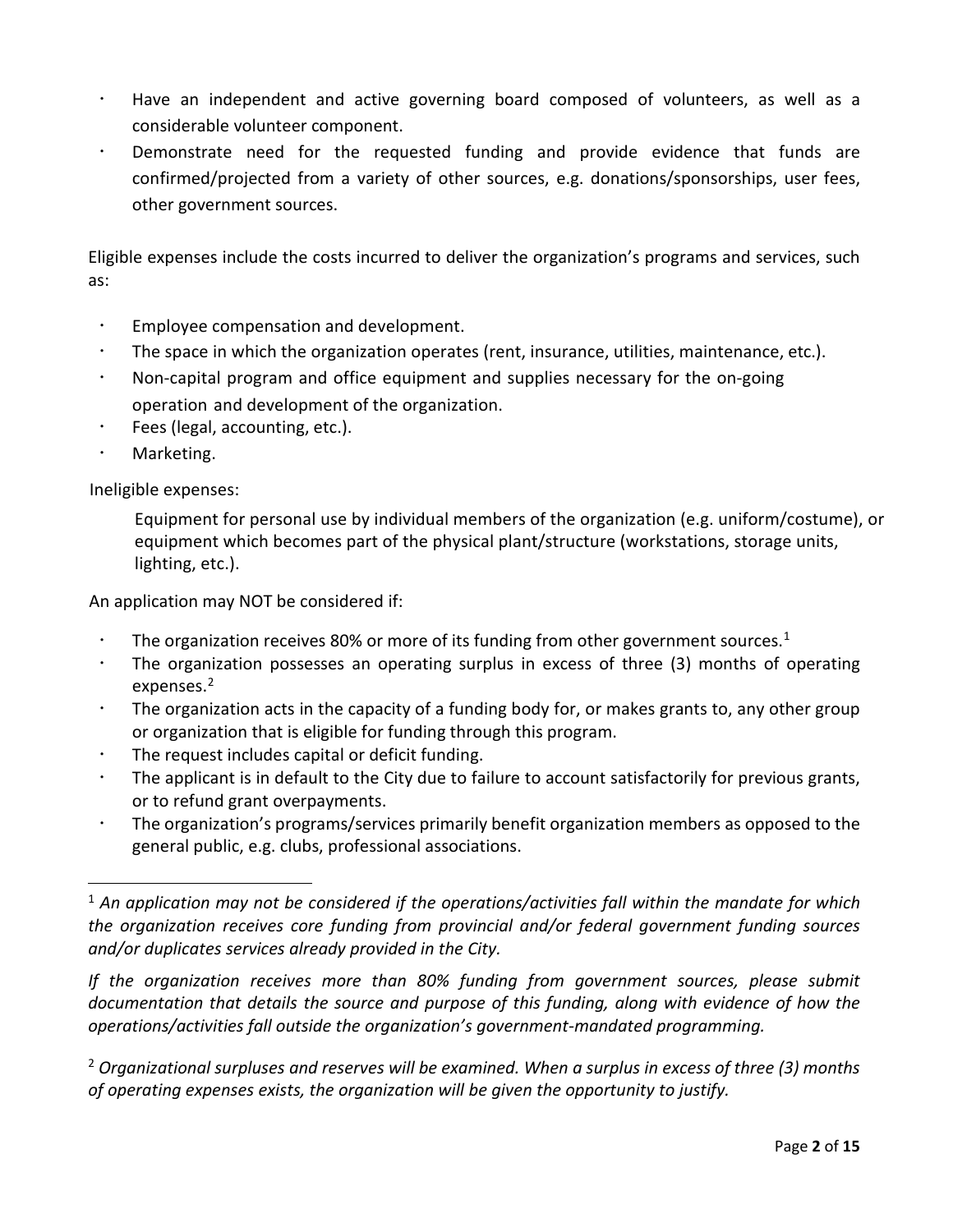# **Sustaining Grant**

In order to assist with an organization's ongoing operation, this Grant is intended to support an organization with a proven track record. An applicant must successfully complete five (5) years of operating funding from the City, then City Council may consider placing the applicant into the Sustaining Grant category. It is available on an ongoing basis in terms ranging from one (1) to five (5) years. Sustaining Grants are allocated to well-established non-profit organizations that work to provide a service to the City of Thunder Bay, its residents, and visitors.

The City of Thunder Bay has deemed those community, youth, and cultural organizations which receive Sustaining Grants to be an integral part of the City's identity. These organizations fill a void in service provision in the City, positively affect the quality of life of the residents of the City, and/or generate an economic benefit for the City.

Requests for Sustaining Grant increases that exceed the City of Thunder Bay's annual budget directive amount will be considered to be an expansion unless the increase is part of an existing Service Agreement. Any such increases recommended by the Administrative Review Team will be presented as an expansion in the annual Funding Program Corporate Report and city budget for Council's consideration.

## **Sustaining Grant Applicant Eligibility**

To be eligible for a Sustaining Grant, the applicant must demonstrate:

- At least five (5) years of successfully completed operating funding from the City.
- Many years of demonstrated administrative competence.
- Budget practices and financial statements in accordance with generally accepted Canadian accounting principles.
- A track record of providing quality programming and/or services.
- Employment practices that comply with applicable legislative requirements, as the case may be, such as the Employment Standards Act of Ontario, the Pay Equity Act of Ontario, and the Ontario Human Rights Code.
- A Board of Directors which will assume full responsibility for the administration of the funds or an agent acceptable to City Council.
- Evidence that funds are confirmed/projected from a variety of other sources clearly stated in the application.

Sustaining Grant applications will only be accepted from those organizations notified of their eligibility for a Sustaining Grant *prior* to the application deadline.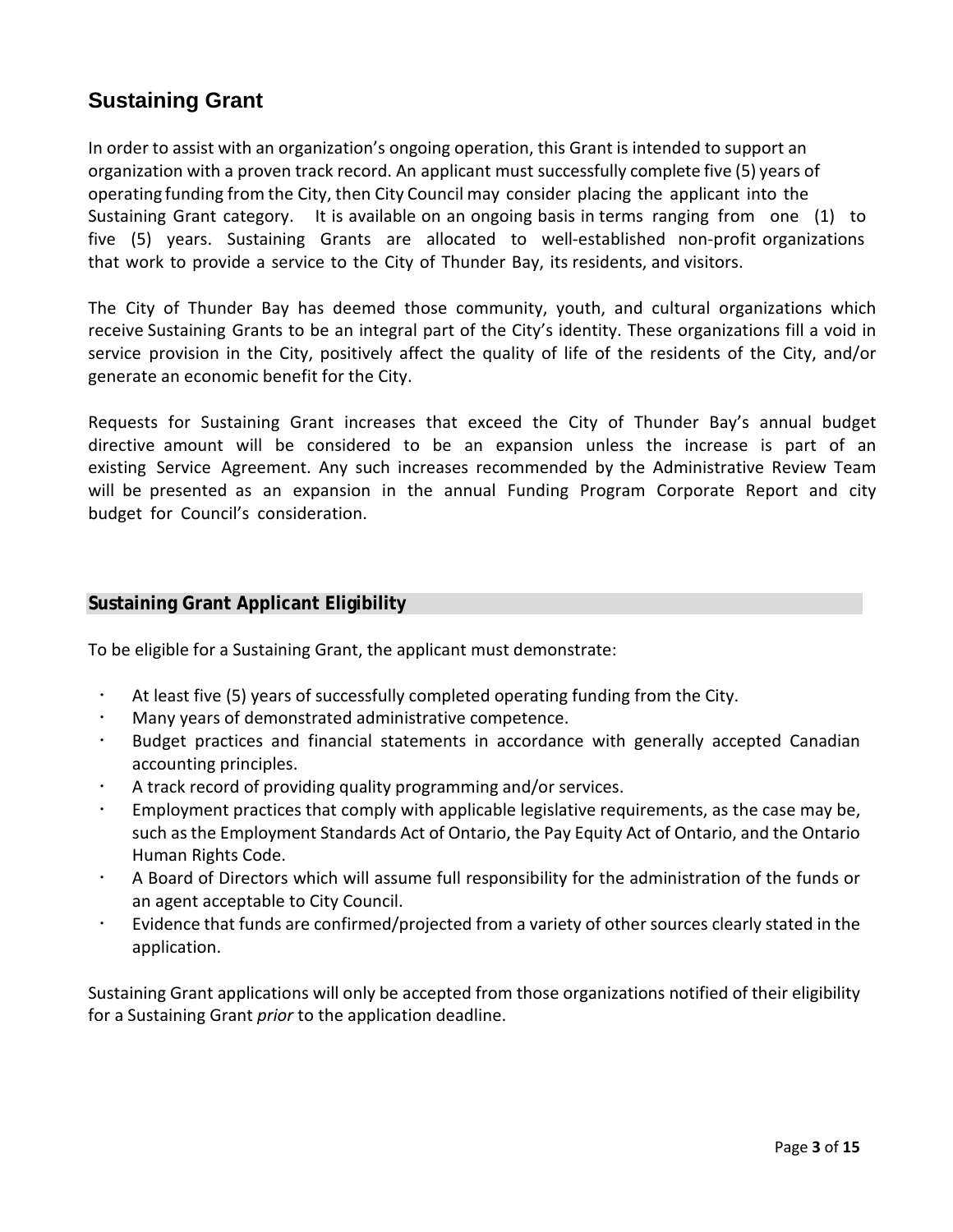An application may NOT be considered if:

- The organization is funded 80% or more by other government sources. $3$
- The organization possesses an operating surplus in excess of three (3) months of operating expenses.[4](#page-3-1)
- The organization intends to act in the capacity of a funding body for, or makes grants to, any other group, organization or individual as part of their operations.
- The request includes capital or deficit funding.
- The applicant is in default to the City due to failure to account satisfactorily for previous grants, or to refund grant overpayments.

<span id="page-3-0"></span><sup>3</sup> *An application may not be considered if the operations/activities fall within the mandate for which the organization receives core funding from provincial and/or federal government funding sources and/or duplicates services already provided in the City.* 

*If the organization receives more than 80% funding from government sources, please submit documentation that details the source and purpose of this funding, along with evidence of how the operations/activities fall outside the organization's government-mandated programming.*

<span id="page-3-1"></span><sup>4</sup> *Organizational surpluses and reserves will be examined. When a surplus in excess of three (3) months of operating expenses exists, the organization will be given the opportunity to justify.*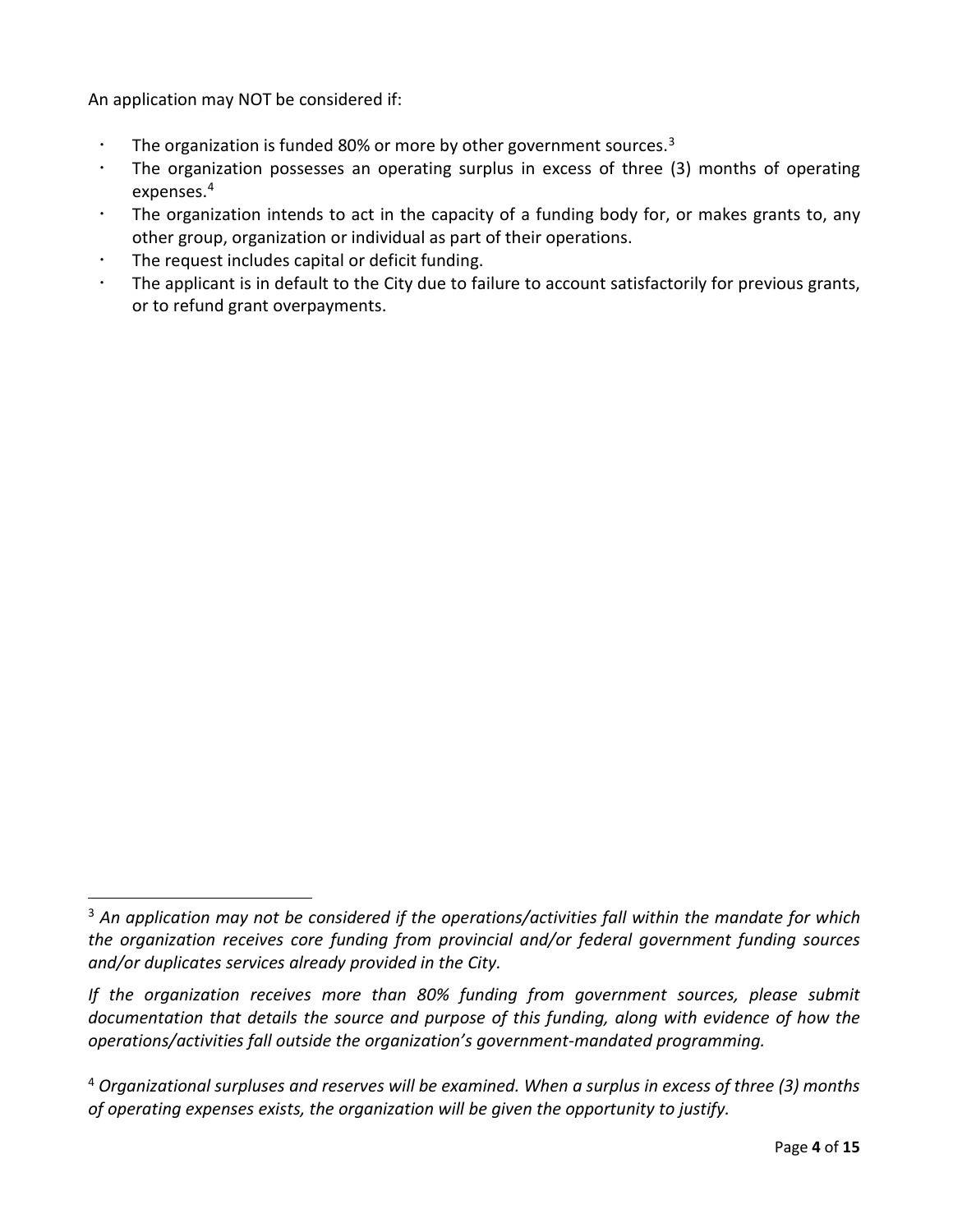# **Funding Criteria**

*Although every effort will be made to consider each application on the basis of the following criteria, deserving applications that do not meet some of these criteria may be considered on their own merits.*

# **General Funding Criteria**

Applications will be assessed on the extent to which the organization meets the following criteria:

- There is a demonstrated need in the community for the program/service; the organization does not represent duplication of programs/services in the community.
- Enhances quality of life for City of Thunder Bay residents.
- Demonstrates operational effectiveness, financial stability and appropriate level of self sufficiency, including involvement in fundraising and advocacy activities, to ensure financial support from the public.
- Has an active, independent board and an appropriate volunteer base.
- Demonstrated partnerships and collaborative efforts.
- Consistent with the goals and objectives of the current City of Thunder Bay Strategic Plan.

# **Community Organization Funding Criteria**

In addition to general criteria, community organization funding will also be assessed on the extent to which they meet the following criteria:

- Promotes equity and inclusion, health and wellness, safe spaces and connects people with the appropriate support services.
- Demonstrates accessible, inclusive, and evidence/best-practice based programs and services.
- Improves responses to current and emerging issues in the community, with a focus on systemic change and upstream prevention.
- Furthers improving the social determinants of health such as (but not limited to) alleviating poverty, and improving access to housing and education.
- Demonstrates a collaborative approach that includes inter-sectoral expertise and coordination,and a diversity of voices.
- Consistent with the goals and objectives of the [Community Safety & Well-Being Plan.](https://www.thunderbay.ca/en/city-services/community-safety-well-being-plan.aspx)

## **Cultural Organization Funding Criteria**

In addition to the general criteria, cultural organization funding will also be assessed on the extent to which they meet the following criteria:

- Contributes to a high degree of artistic achievement in the cultural life of the community.
- Strengthens the community base for cultural activities by building on community support, increasing membership, and developing audiences.
- Stimulates wider appreciation of the city's cultural heritage.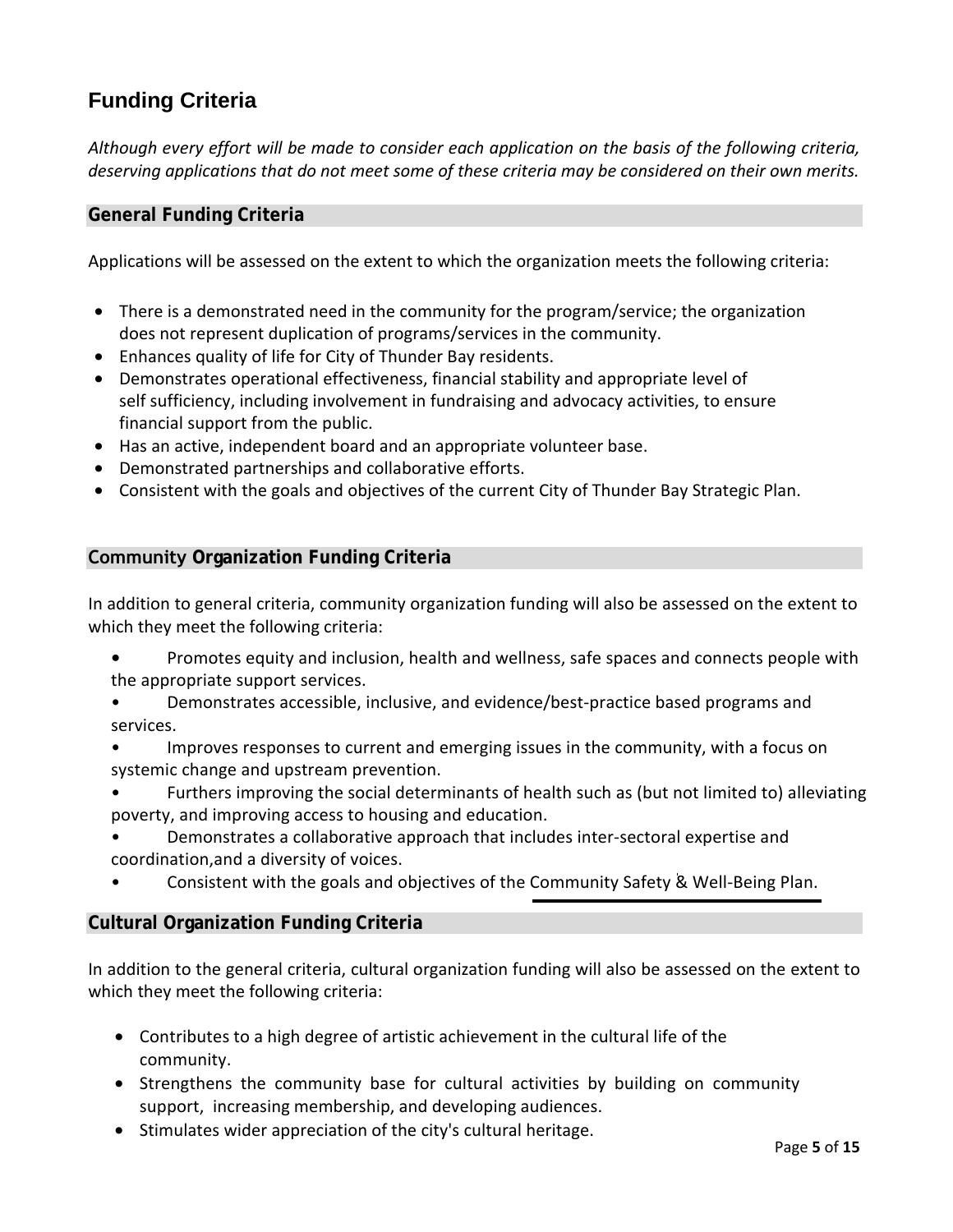- Assists in the creation/maintenance of jobs in the creative sector, the development of potentially marketable skills, and/or the creation and growth of cultural entrepreneurship and activity.
- Furthers cultural development through the innovative application of new technologies.
- Recognizes the value of reaching out to the wider community and understands the need to develop appropriate marketing strategies for activities.
- Consistent with the goals and objectives of the Inspire **[Thunder Bay](https://www.thunderbay.ca/en/city-hall/culture-plan.aspx) Culture Plan.**

#### **Youth Organization Funding Criteria**

In addition to the general criteria, youth organization funding will also be assessed on the extent to which they meet the following criteria:

- The organization provides a youth-driven, safe, and collaborative environment that is accepting and respectful of all youth, allowing for their development and success.
- Services and programs are accessible and inclusive and evidence or best-practice based.
- Youth are engaged and empowered.
- Location of programs/services help meet the objective of city-wide community programming and events.
- Provides youth services which may include, but are not limited to: recreation, health, jobs/ volunteering, social justice, and mentoring.
- Consistent with the goals and objectives of the Youth Services Plan.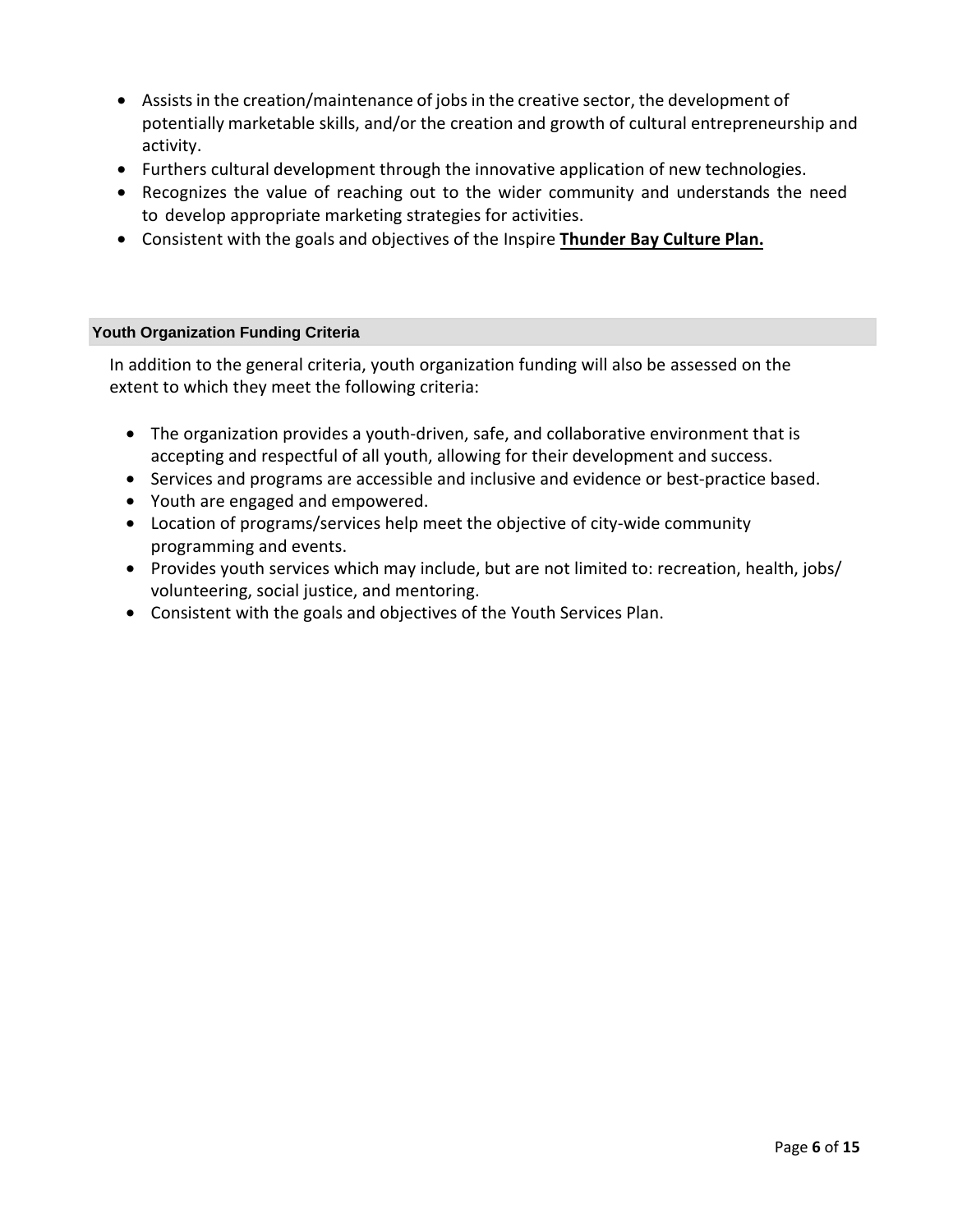# **Grant Guidelines & Instructions**

#### **Submission Criteria**

- Applications must be complete when submitted to the Community, Youth & Cultural Funding Program. Incomplete applications may not be accepted.
- The City will not contribute to funding shortfalls resulting from activities of any kind which were undertaken without prior approval from the City.
- The Budget Statement form(s) must indicate all anticipated Federal, Provincial, and Municipal Funds, as well as the Community, Youth & Cultural Funding Grant request amount. It must also indicate whether stated funds are projected or confirmed.
- Applicants must identify any funds derived from the disposal of an asset previously purchased with assistance from City of Thunder Bay funds.
- Approval of an application will not be given solely on the basis of meeting criteria or acceptance of an application by the Community, Youth & Cultural Funding Program.
- Because of funding limitations, all applications will be evaluated within the context of the eligibility requirements and ranked according to Community, Youth & Cultural Funding Program criteria. Priority will be given to those applications that best align with the City's Strategic Plan, Youth Services Plan (youth stream applications), Culture Plan (culture stream applications), and Community Safety & Well-Being Plan (community stream applications).

#### **Application Process**

Organizations applying for funds must complete a **full application** every new funding term (i.e. every 1-3 years). Organizations must include the application form, as well as any additional information where required.

## **Approval Process**

#### *Sustaining Grant*

Sustaining Grant applications will be reviewed by a jury of City administration representatives to recommend level and term of funding to City Council for consideration.

#### *Operating Grant*

Operating Grant applications will be reviewed by a jury of City administration representatives and community representatives to recommend level and term of funding to City Council for consideration.

#### *Multi-Year Funded Organizations*

An initial advance of up to 25% of recommended annual funds will be provided in January. If the City budget is not ratified by the end of March, a second advance of up to 25% of recommended annual funds will be provided. In no case will more than 50% of the recommended annual funds be distributed as an advance.

The remainder of allocated funds will be provided following municipal budget ratification and Council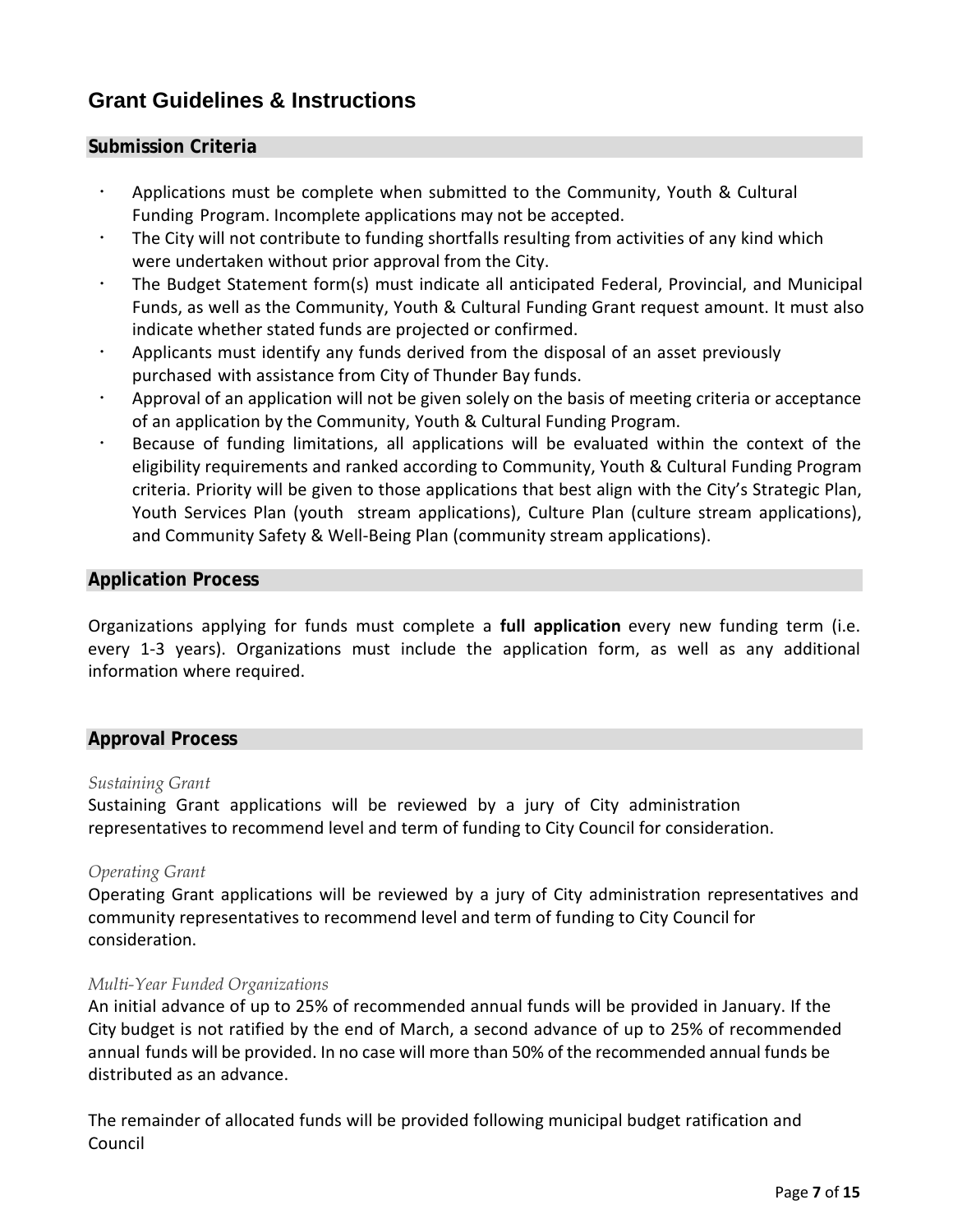approvals (February/March).

Organizations approved for a term of **three (3) or more years** will be required to enter into a service agreement with the City of Thunder Bay as a condition of the grant.

# **Notification & Appeal Process**

#### *Notification*

Applicants will be notified **via email** of their recommended funding allocation, term, reason(s) for recommendation, and appeal process.

#### *Appeal Process*

Where the applicant believes that they can provide significant new information in addition to the information provided in the original submission and/or site visit, they must notify the funding program supervisor of their intent to provide additional information **within two (2) weeks** of the date of notification.

New information must be received for review **within four (4) weeks** of notification of recommendation. This information must change the substance of, strengthen or clarify the information upon which the recommendation was made in order to be considered for the appeal.

Applicants that appeal their funding recommendations may be invited to the meeting to discuss the contents of their appeal.

As per Council's Procedural By-law, Section 5.08(c)(2), organizations and individuals may not make a deputation or presentation to City Council or any Committee of Council aside from the established Appeal Committee in relation to their funding application or any other financial support for a purpose which falls within the criteria of the City's established grant programs.

Funding allocation recommendations are final and cannot be appealed after review by the Appeal Committee. Applicants must sign a declaration acknowledging and agreeing to this condition in the application form.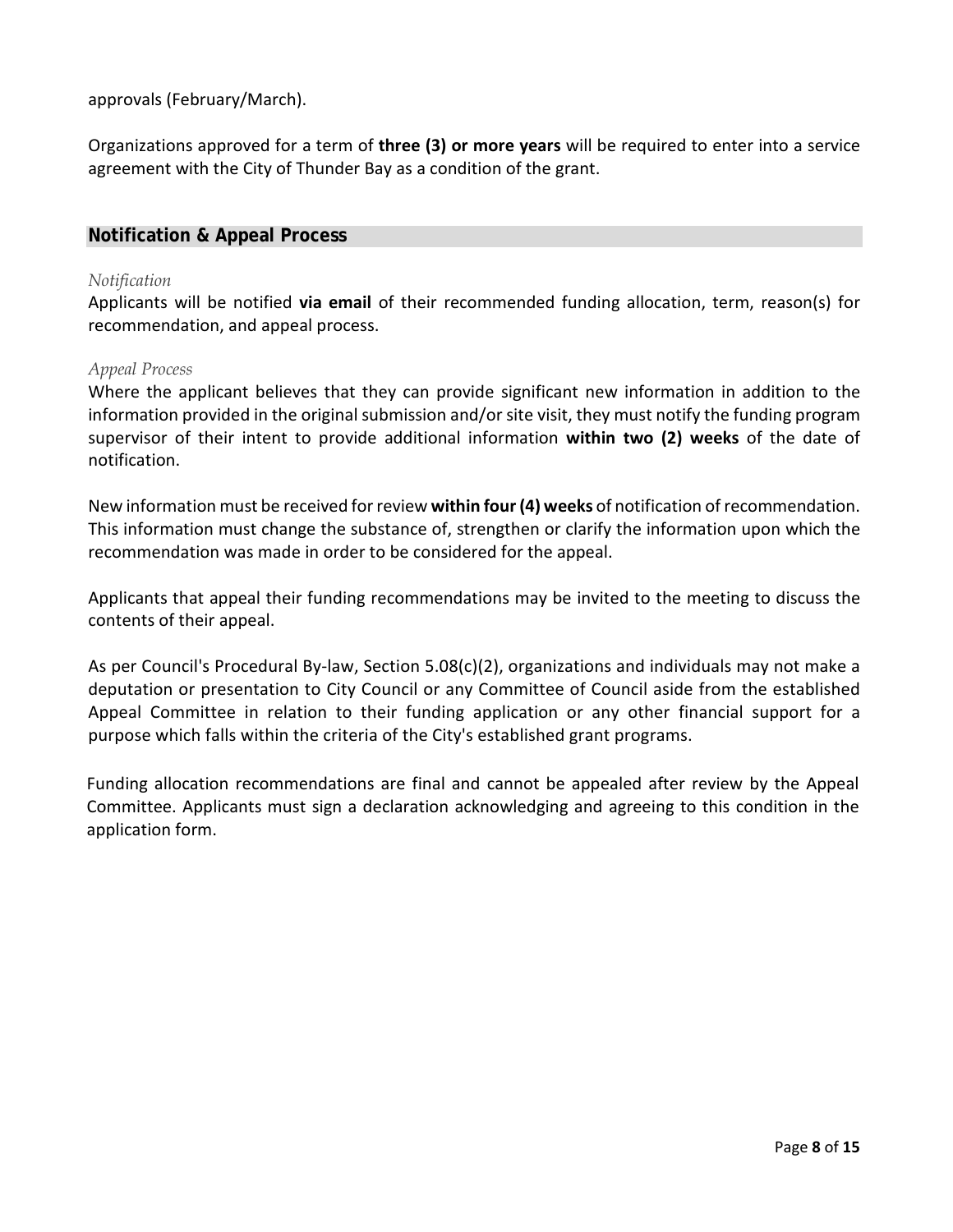# **Reporting**

City Administration may conduct site visits where key items will be reported on and outcomes of the service agreement will be evaluated, if applicable. The site visit must include participation by individuals representing organizational management, finances (i.e. treasurer, financial staff person), and Board (i.e. president, secretary).

A post-grant report will be required **within three (3) months** of the end of the funding term from any organization not applying for funding in the year immediately following a successful Operating Grant application. Otherwise, a new application is required for the start of every new funding term and will serve as the report on the outcomes from the prior term of funding.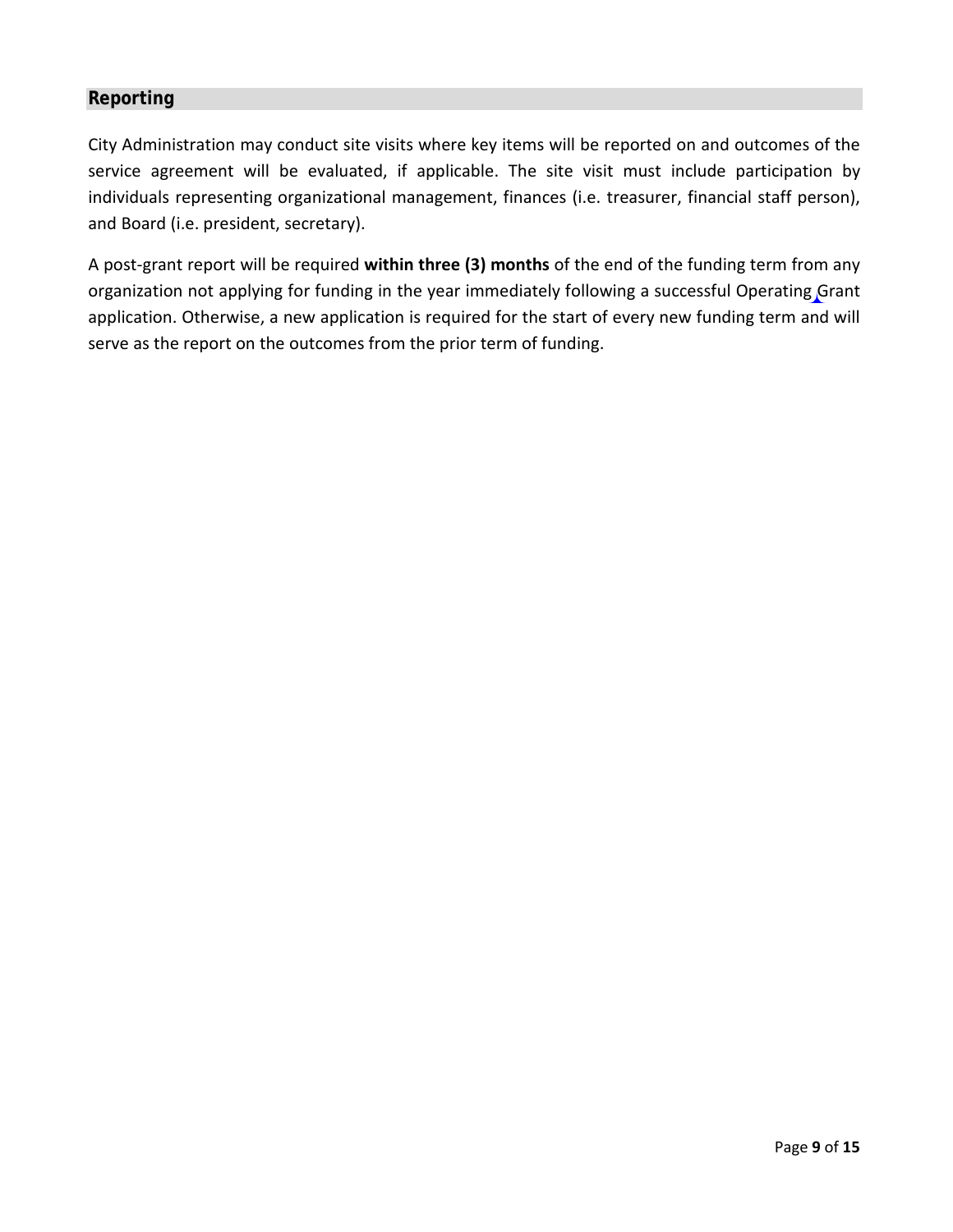# **One City, All Together: 2019-2022 Corporate Strategic Plan**

The City of Thunder Bay will become our best by achieving the following goals:

**LEAD**: *Provide civic leadership to advance mutual respect, equal opportunity, and hope.*

- 1. Seek advice and work collaboratively with Indigenous partners to deepen relationships and further reconciliation.
- 2. Fulfill our commitments to Indigenous and racialized persons under the Thunder Bay Anti-Racism and Inclusion Accord.
- 3. Collaborate with other institutions and partners in our city to articulate a shared vision.
- 4. Provide opportunities for residents to express their civic pride.
- 5. Further our commitments to sustainability and climate adaptation.

## **SERVE**: *Advance service excellence through a citizen focus and best use of technology.*

- 1. Conduct an independent review of the programs and services the City provides, how it provides them, and recommendations for what to maintain, change, reduce, or enhance and propose changes to improve service.
- 2. Support the review through a public engagement plan that engages stakeholders and considers the service needs of residents and customers along the spectrum from youth to older adults.
- 3. Review points of contact with customers to identify better ways of serving the public that are inclusive and easy to use.
- 4. Develop an open data platform to make it easier for interested users to engage with City data and create opportunities for engagement.

**GROW**: *Focus on city building and social infrastructure to strengthen our economy, lifestyle, and wellbeing.* 

- 1. Support and work with the Thunder Bay Community Economic Development Commission in the execution of its 2019-2022 Strategic Action Plan and immigration pilot. Advocate to provincial, federal, and industry leaders on economic opportunities and key priorities, including retention of manufacturing jobs.
- 2. Create a new community safety and well-being plan, including a neighbourhood strategy, to build capacity and support improvements led at the neighbourhood level.
- 3. Develop key City infrastructure that builds capacity for multi-use indoor sports, the first phase of the Waterfront Trail, and a long-term plan for the replacement of Fort William Gardens.
- 4. Support construction and opening of a new Thunder Bay Art Gallery to further the ongoing development of a vibrant cultural scene on the waterfront with a strong economic base.
- 5. Work with the business community to develop and implement a zoning by-law and policies and procedures that facilitate business growth through increased ease of doing business.

**RENEW**: *Focus on essential infrastructure, revitalize our cores, and enhance our Image Routes.*

1. Develop the asset management plan to reflect sustainability goals and make it available in plain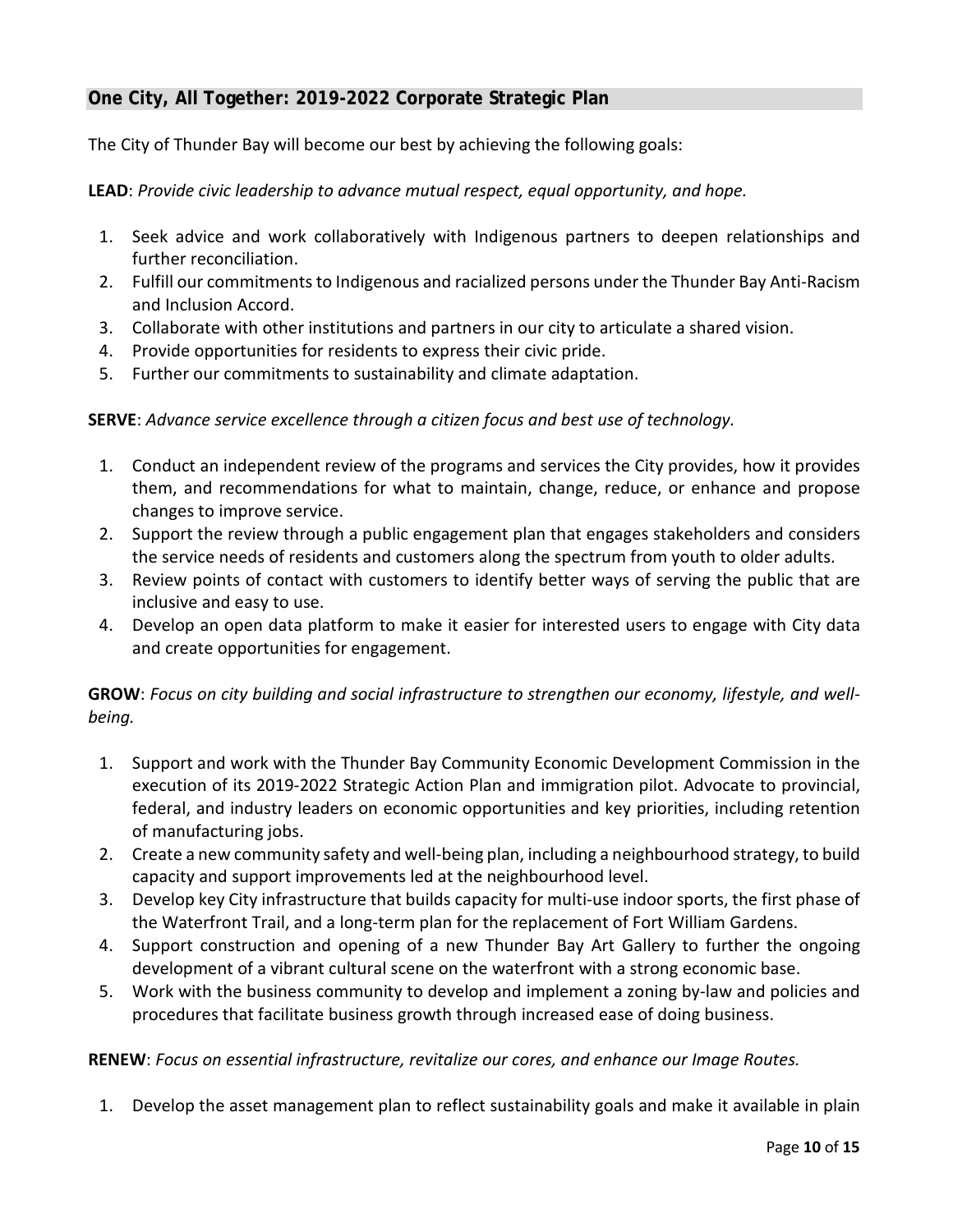language.

- 2. Revitalize the downtown cores in partnership with stakeholders, with a special focus on strategic investments such as addressing the future of Victoriaville and initiatives that further community safety and well-being.
- 3. Rehabilitate Boulevard Lake Dam.
- 4. Focus our beautification efforts to make significant progress on implementing the Image Route Plan.
- 5. Promote, both inside and outside Thunder Bay, our many attractions, parks, facilities, services, and innovative product development to encourage use.

Visit <https://www.thunderbay.ca/en/city-hall/strategic-plan.aspx> for the full plan.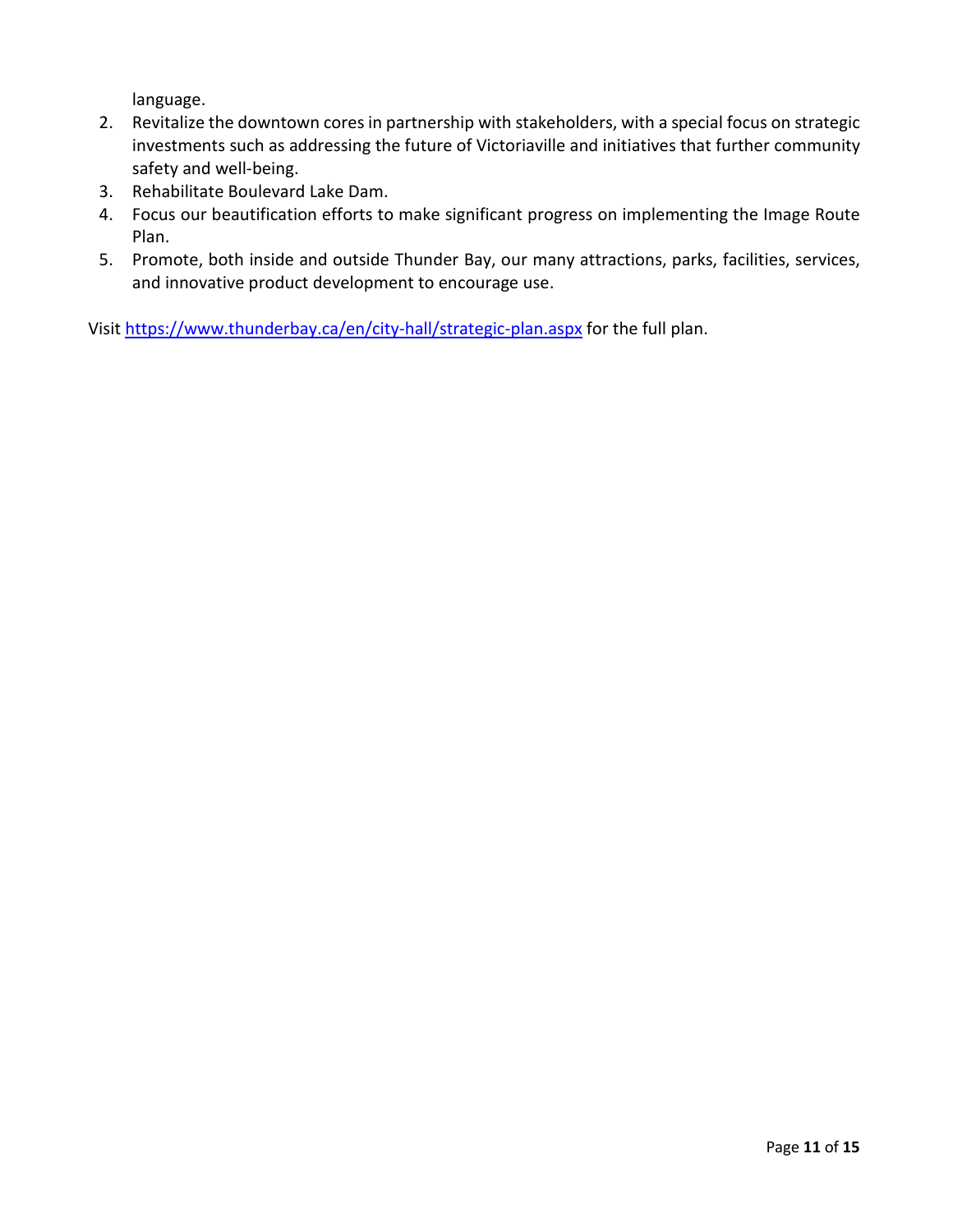# **Youth Services Plan**

*Vision*

Thunder Bay: A youth driven, safe and collaborative environment that is accepting and respectful of all youth, allowing for their development and success.

#### *Principles and Values*

The principles and values upon which services and programs for youth will be shaped include:

- A. Accessibility and Inclusiveness
- B. Collaboration and Partnerships
- C. Engagement and Empowerment
- D. Evidence Based / Best Practice

*Proposed Service Delivery Model*

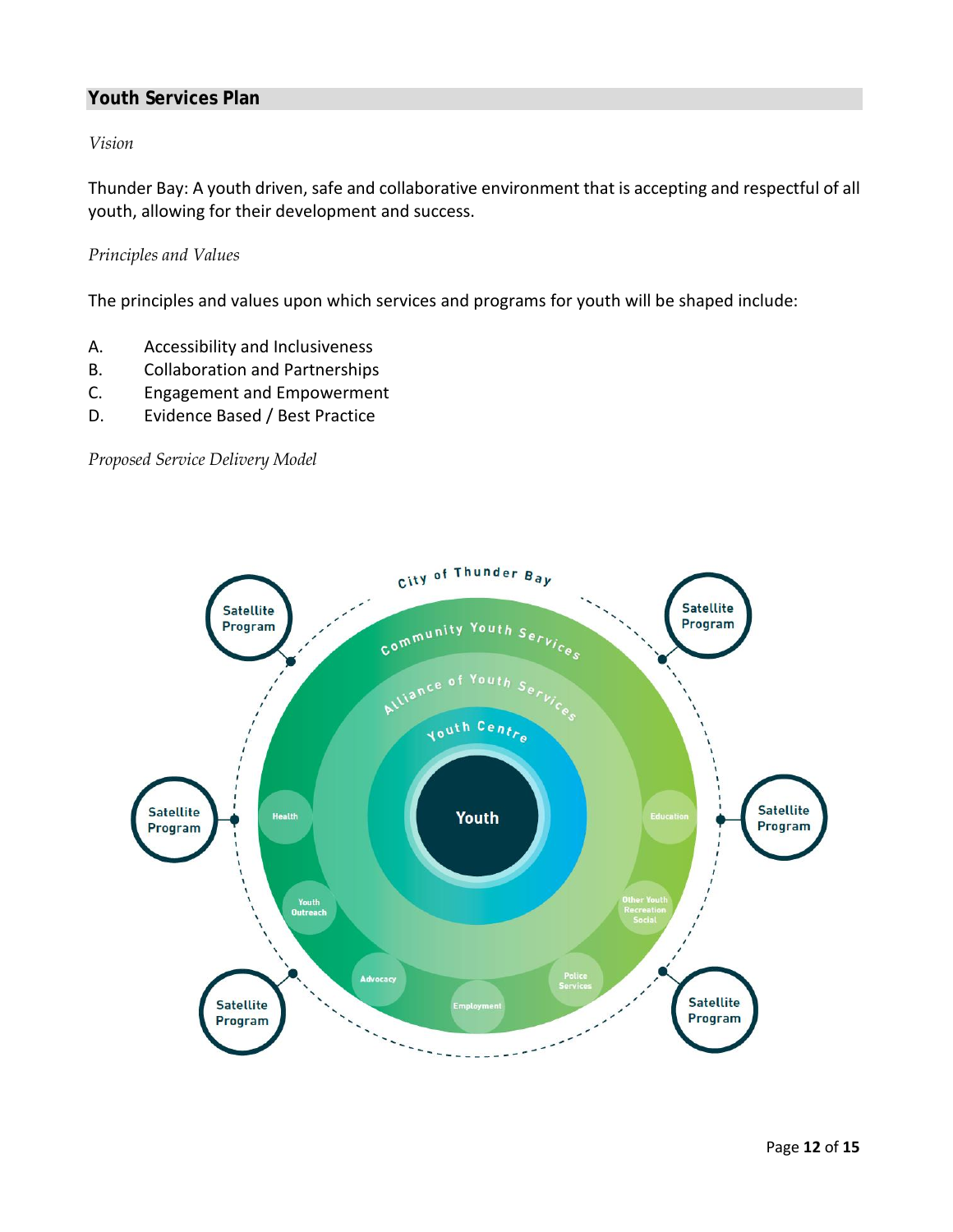# **Inspire Thunder Bay Culture Plan Strategic Directions**

- 1. Foster Capacity in the Cultural Sector develop a strong knowledge base for planning and decision making, cultivate corporate partnerships, develop partnerships and coordinate roles, responsibilities and delivery mechanisms among funding and support agencies.
- 2. Develop Tourism Potential in the Creative Community support collaborative efforts for enhancing tourism opportunities, make cultural assets marketable for tourism and create opportunities for forums and networking across disciplines, sectors and cultures.
- 3. Activate Culture in Urban Places and Spaces develop a year round festivals and events schedule, enhance existing clustering of cultural resources and activities and accelerate broad programming and animation initiatives at the Port Arthur and Fort William Historic Downtowns.
- 4. Enable Cultural Participation in Neighbourhoods support Cultural development initiatives at the neighbourhood level, develop a cultural facility and programming strategy and leverage other public policies and initiatives.
- 5. Nurture Cultural Interaction and Exchange in Public Space embed cultural diversity into the City's planning and urban design processes, elevate awareness and support for cross cultural initiatives and facilitate and develop opportunities for diverse cultural expression in civic spaces and places.
- 6. Foster the Potential for Creative Entrepreneurship in Youth provide small business support for artists and creative entrepreneurs, investigate viability of physical incubator space for creative opportunities and forge strong links between high potential cultural industry segments and youth development programs.

In the plan, each Strategic Direction provides a number of specific actions and potential partners geared towards implementation. As the Plan is implemented and evolved over time, actions will be further developed.

Visit [www.thunderbay.ca/cultureplan](http://www.thunderbay.ca/cultureplan) for full plan.

# **Thunder Bay Community Safety and Well-Being Plan**

Thunder Bay's broader success is linked to the safety and well-being of all people in Thunder Bay. The ultimate goal of the Plan is to create a community where everyone feels safe, has a sense of belonging, opportunities to participate, and where individuals and families are able to meet their needs for education, health care, food, housing, income, and social and cultural expression.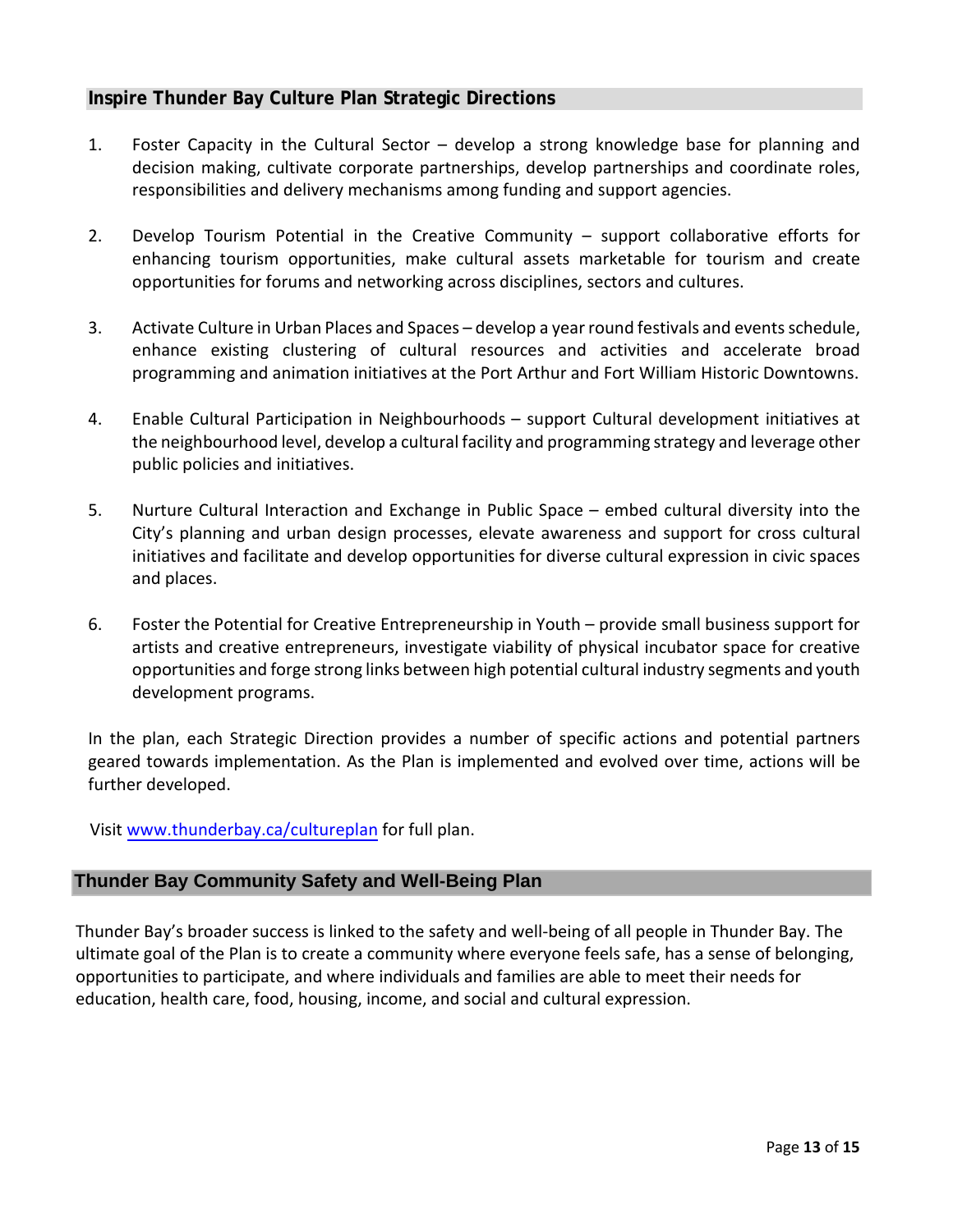Identifying Thunder Bay's Six Local Priorities of the Community Safety and Well-Being Plan:

A combination of methods were used to identify local priorities for the Plan, including diverse community engagement methods and a comprehensive review of local CSWB-related data.

Priority 1: Racism and Discrimination

Targeted Outcomes:

- Decrease in racism especially targeting the Indigenous community
- Increase in number of signatories to the Anti-Racism and Inclusion Accord
- Increase in sense of belonging

Priority 2: Housing and Homelessness Targeted Outcomes:

- Reduce Indigenous homelessness by 50 percent by 2027
- Increase transitional and supportive housing opportunities in Thunder Bay

Priority 3: Mental Health and Substance Misuse

- Targeted Outcomes:
- Establishment of an integrated mental health and addiction crisis centre to support people across the lifespan
- Increased education and awareness about Adverse Childhood Experiences (ACEs), trauma and resilience

Priority 4: Community Violence and Gender-Based Violence

Targeted Outcomes

- Reduction in violence
- A systemic response to domestic violence that holds everyone to account, and works to keep women and children safe
- Increased education and awareness about gender-based violence, human trafficking, gangs and home takeovers
- Increased perception of safety
- Priority 5: Poverty Reduction and Financial Empowerment Targeted Outcomes:
- Reduction in percentage of people living in poverty
- Decreased unemployment rate for Indigenous people

Priority 6: Supports for Children, Youth and Families Targeted Outcomes:

- Establish and support neighbourhood hubs
- Increased numbers of youth graduating from high school in Thunder Bay